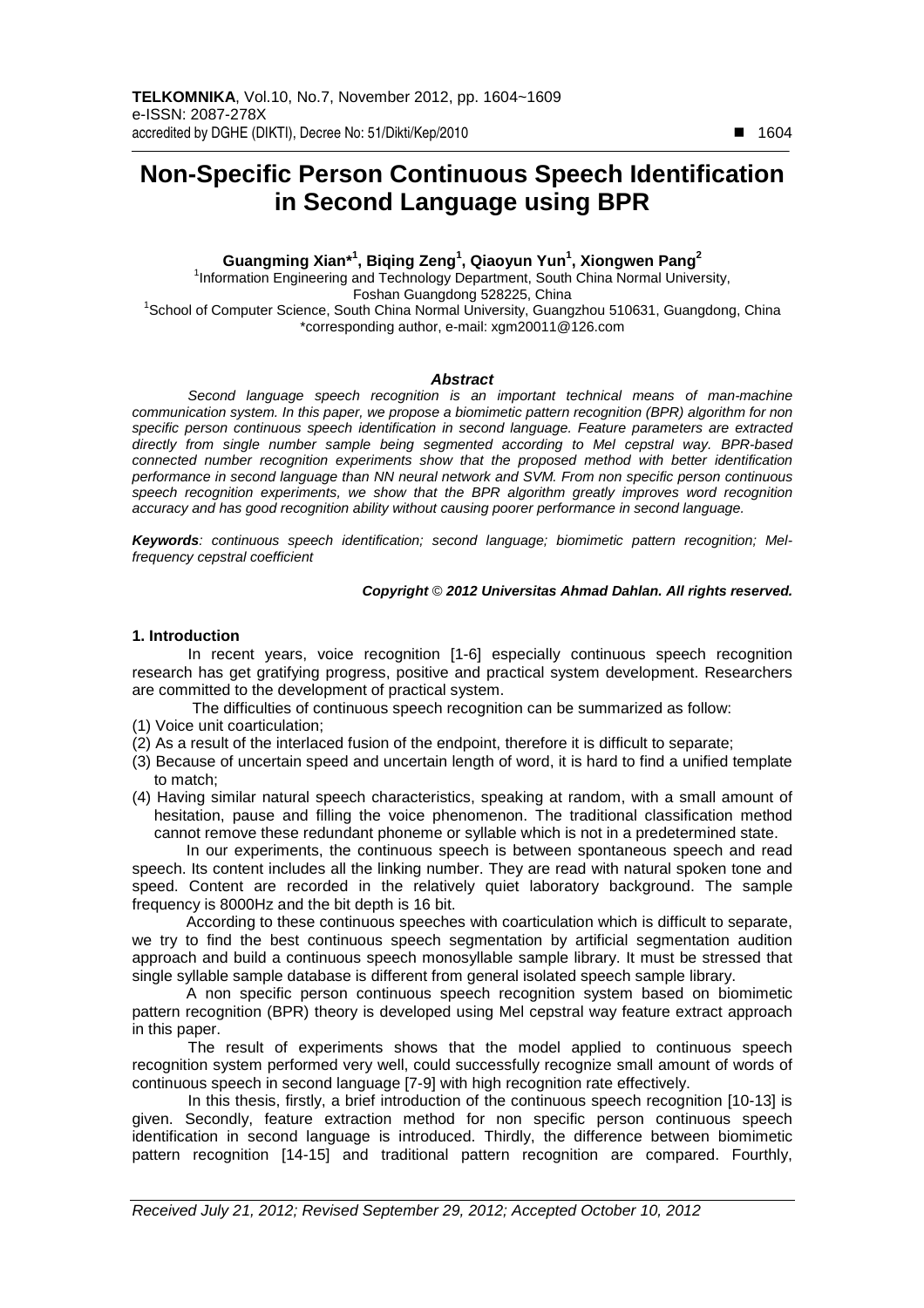experimental results can be obtained from speech recognition experiments. Finally, we draw the conclusion of this article.

### **2 . Feature extraction method for non specific person continuous speech identification in second language**

Construction of neural network with the sample feature extraction is done in 3 steps.

Firstly, feature vector can be extracted from single number sample being segmented according to Mel cepstral way. The process is simplified as follows.

(1) The original voice set of study sample is  $\{s_i | s_i \in s\}$ .  $s_i$  is the ith class sample collection and  $x_n$  is the nth sample point.  $x_n$  is preprocessed as follow.

$$
x'(n) = x(n) - 0.9375x(n-1)
$$
\n(1)

(2) After being processed by Hamming window which its window width is 256 and frame shift is 64, the single number voice frame can be processed as follow.

$$
x''(n) = \left[0.54 - 0.46 \cos \frac{2\pi n}{255} \right] x'(n)
$$
 (2)

(3) After each frame data being transformed by Mel cepstral way through 24 filter group, 24 Melfrequency cepstral coefficient (MFCC) can be obtained. Removing first coefficients with obvious energy characteristic and the last 7 coefficients approaching to zero, we can get 16 coefficients left as the feature parameters.

Second, the redundant data is eliminated.

- (4) The 16 characteristic parameters construct a vector  $C_i(i = 1,2,\dots, n)$ .
- (5) Calculate two adjacent angle of16dimensional vectors.

$$
\theta_{j} = \arccos \frac{(c_{j}c_{j+1})}{|c_{j}| |c_{j+1}|}, j = 1, 2, \cdots, n-1
$$
\n(3)

When the angle is less than experimental statistic data 0.13rad, delete vector  $\mathsf{C}_{\mathsf{j+1}}$  or  $\mathsf{C}_{\mathsf{j}}$ until the adjacent vector angle is greater than or equal to 0.13rad.

Third, data is compressed to a certain length.

- (1) We select one of the shortest single digital syllables which are compressed by Melfrequency cepstral coefficient(MFCC) . The single syllable is intercepted as follow. The best 4 audition consecutive vector (a total of  $16\times4$  values) are selected using artificial audition method. The high dimension feature vector constructed by 64 numerical values are considered as the reference standard for number MFCC single syllable
- (2) comparison between the MFCC single digital syllables in every class all and standard of the class, 64 dimensional vectors are selected from the minimal angle of 4 consecutive 16 dimensional vectors as the MFCC single digital syllables feature vector. The feature space of the covered identification area is constructed.

Let's set

$$
\theta_{k} = \arccos \frac{(A, B_{k})}{|A| \cdot |B_{k}|} \tag{4}
$$

if

$$
\theta_{\min} = \theta_{\text{p}} = \min\{\theta_{\text{k}}, \text{k} = 1, 2, \cdots, \text{n}\}\tag{5}
$$

It means that the angle between 64 dimensional vectors  $B_p$  and the standard A is minimal.

Therefore,  $B_p$  is selected as a feature vector of MFCC single digital syllables to construct a sample in the feature space coverage area. As mentioned above, the process of feature abstraction is descript as shown as fig.1 .

According to the characteristics of the experimental object, we have 11 class samples. We suppose that each set formed by class sample is expressed as  $s_i(i = 0, 1, \dots, 10)$ . As table 1 shown, ten 64 dimensional vectors (a total of 360 sample points) are selected to construct a new network configuration set.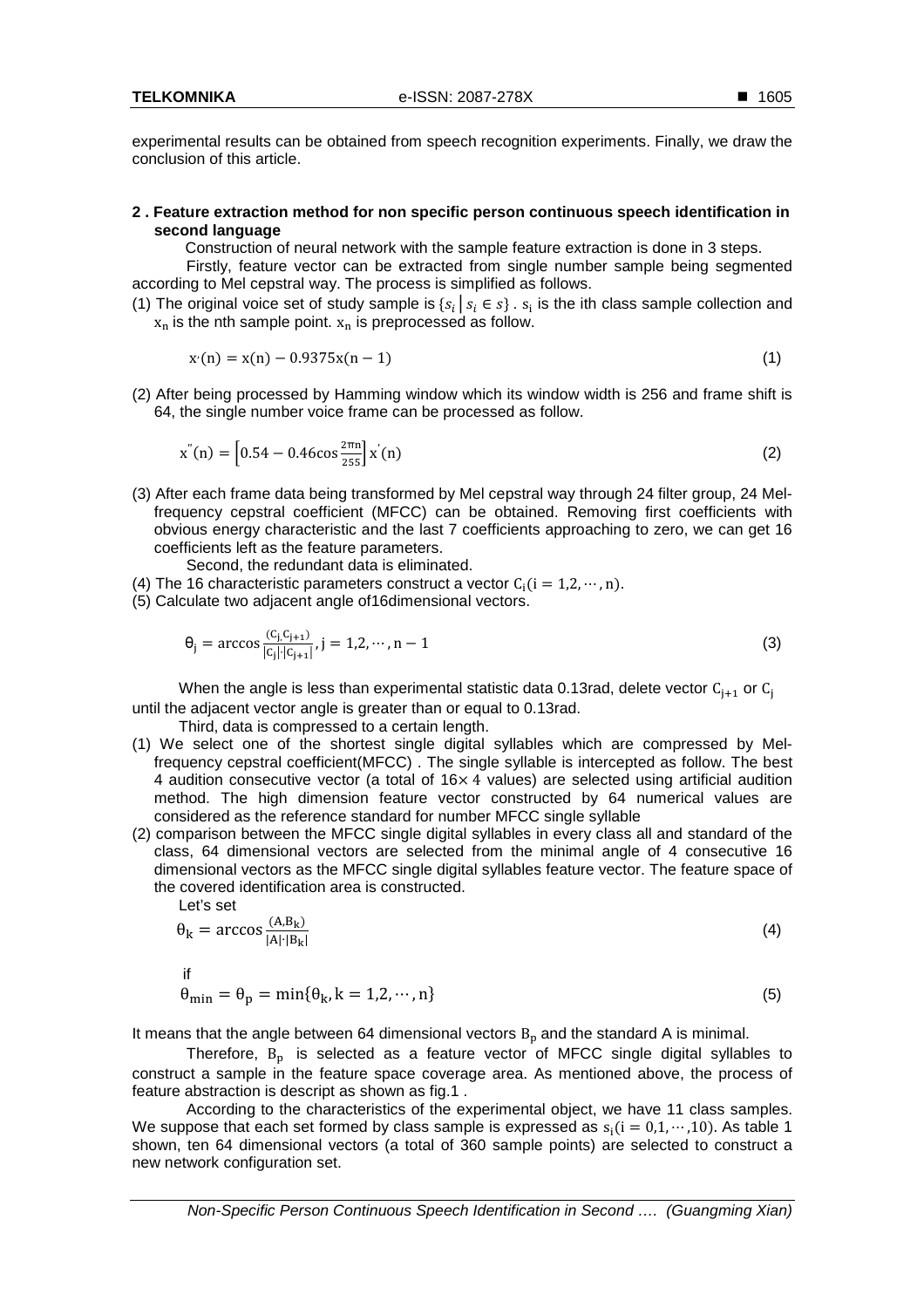

Fig.1 The framework of learning sample characteristics extraction

| Table 1. The network structure of total sample library |     |     |     |     |     |     |     |     |     |     |
|--------------------------------------------------------|-----|-----|-----|-----|-----|-----|-----|-----|-----|-----|
| Class                                                  |     |     |     |     |     |     |     |     |     |     |
| Class No                                               |     |     |     | 10  |     |     |     |     |     |     |
| Each person words                                      | 10  | 10  | 10  | 10  | 10  | 10  | 10  |     | 10  | 10  |
| A total of 36 people                                   | 360 | 360 | 360 | 360 | 360 | 360 | 360 | 360 | 360 | 360 |

(Unit: word)

$$
s_i' = \{x_{ij} | X_{ij} \in S_j, j = 1, 2, \cdots, 360\}
$$
 (6)

For each class network configuration set,

$$
s_i'(i = 0, 1, \cdots, 10)
$$
 (7)

we train the samples and construct a neural network using high dimensional space covering method.

 After feature extraction of continuous speech samples to be recognized, 16 dimensional vector strings which have different length can be gotten. We select 4 consecutive 16 dimensional vectors as a window to constitute one of the 128 dimensional feature vectors as a recognition point. We select a 16 dimensional vector as the frame shift, moving their window to form 64× n dimensional feature vector strings which are differ in the length (n is different with the length of the identified speech) .

The feature vectors ( $64 \times n$  dimension) extracted from 4 number continuous speeches which are regard as n voice point at a high dimensional space. We compute the minimum coverage distance of each kind from these n voice points in turn.

## **3. The Difference Between Biomimetic Pattern Recognition and Traditional Pattern Recognition**

Traditional pattern recognition is based on the basic mathematical models that all the available information is contained in the training set  $(X_1, Y_1), (X_2, Y_2), \cdots (X_l, Y_l)$ . That is to say, congener sample points do not have priori knowledge with relation. However, in the actual law of nature is not so. The foundation and the key of biomimetic pattern recognition lies in the introduction of some certain universal laws existing in congener samples and set up recognition principle of non-hypersphere complex geometry covering in a multidimensional space.

 In the identification process, two different classification processes exist: one is homologous and another is the logic of knowledge classification process which is not homologous. In this paper, the congener samples are a kind of homologous samples. The following discussion is about continuity rule in homologous congener samples.

For any things in nature to be know (including image, sound, language and status), if there are two homologous congener things which is not exactly the same and the difference of these two things can be gradual or non quantized, the two kind congener things will have at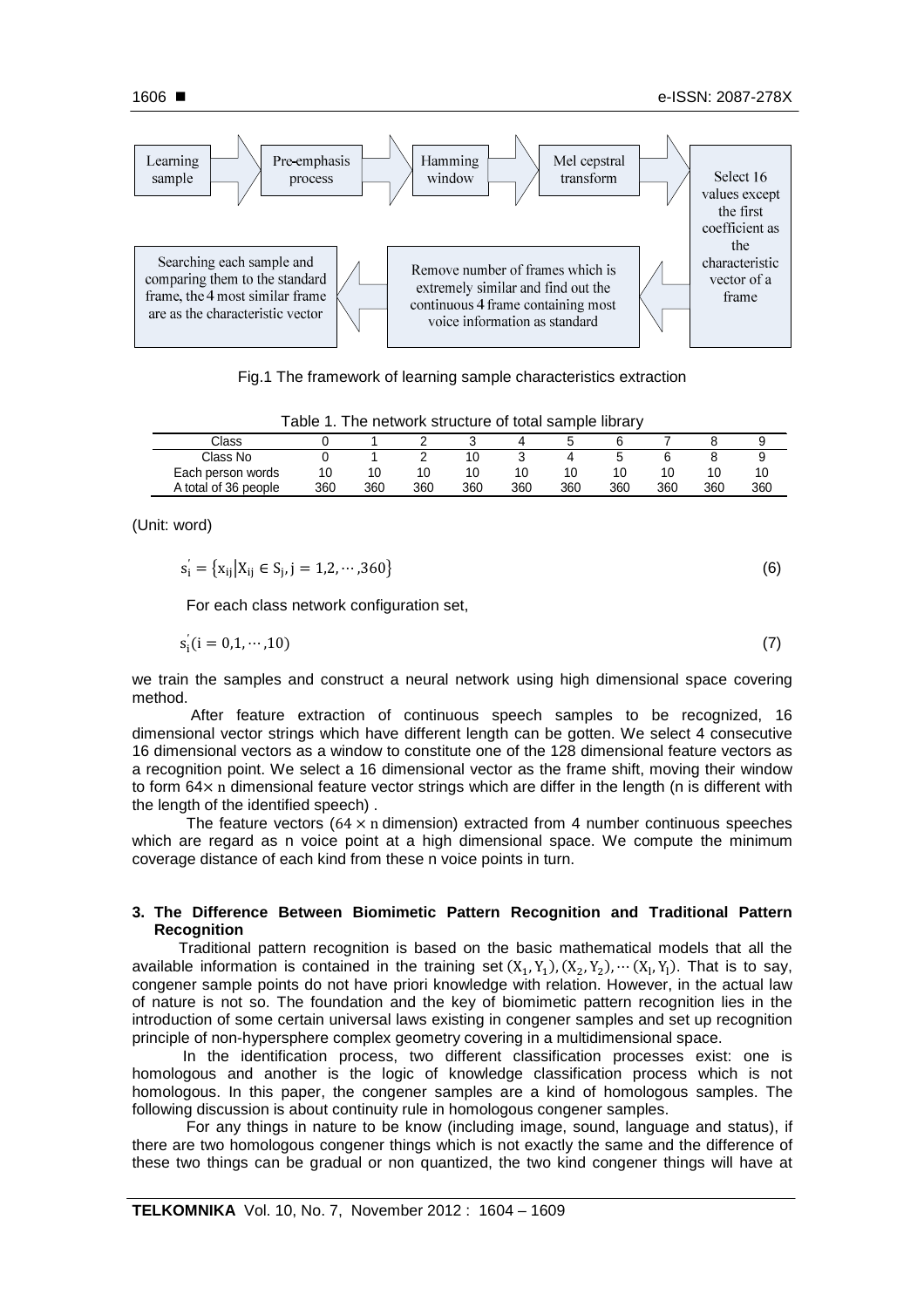least a gradual process. And each kind of things in the gradual process belongs to the same class. The continuity rule in the homology sample is called the principle of homologous continuity (PHC).

The mathematical description of PHC are as follows: We suppose that all sample points of class A form a set A. Taking two samples X, Y $\epsilon A$ , and  $X \neq Y$  at random, for any given  $\epsilon > 0$ , there must be a set to meet

$$
B = \left\{ X_1, X_2, X_3, \cdots, X_l \middle| \begin{aligned} X_1 &= X, X_1 = Y \\ \text{I} & \in \mathbb{N} \\ 1 &\le m \le l+1 \end{aligned} \right\} \subset A \tag{8}
$$

where  $\rho(X_m, X_{m+1})$  is the distance of sample  $X_m$  and  $X_{m+1}$ .

In the feature space  $R<sup>n</sup>$ , the continuity law in congener sample point is beyond the basic assumption between the traditional pattern recognition and learning theory.

The hypothesis is that the available information is contained in the training sample set.

But the continuity law is the law existing in human intuitive understanding scope of the object world. Therefore, PHC is prior knowledge of biomimetic pattern recognition for distributing the sample points. And the perception ability can be improved by PHC. Traditional pattern recognition use the best classification of different samples in the feature space as a target, while bionic pattern recognition use optimal coverage of a kind of samples in feature space distribution as a target.

After the continuity law of congener samples in the feature space being introduced in biomimetic pattern recognition, recognizing a class objects is essentially about analysis and understanding the shape of infinite point set formed by all of this kind of thing in the feature space. The theoretical analysis mathematical tool of pattern recognition is the issue of high dimensional manifolds in point set topology. In order to distinguish with traditional statistical pattern recognition, biomimetic pattern recognition is also known as topological pattern recognition.

In biomimetic pattern recognition, the point set being mapped from any kind of thing in the feature space  $R<sup>n</sup>$  is considered as a closed set.

In practical engineering application, regardless of what kind of pattern recognition being to solve, sample collection and object identification must cause the random noise.

In the utilization of biomimetic pattern recognition, discrimination covers collection for recognizing class A should use set  $P_a$  instead of set A.

$$
P_a = \{X \mid \rho(X, Y) \le k, Y \in A, X \in R_n\}
$$
\n
$$
(9)
$$

where k is the selected distance constant. Because set P is n-dimensional, the task of biomimetic recognition is to discriminate whether "image" in the feature space R<sup>n</sup> mapping from identified things belongs to set  $P_a$  or not.

#### **4. Experimental results**

We select 36 people who speak 4 different number continuous speech string (a total of 144 words) in second language to construct training set. 36 people who speak left 6 different number continuous speech string (a total of 216 words) in second language to construct training set A. Another 7 people who speak 10 different number continuous speech string (a total of 70 words) in second language as testing set B.

The performances of 3 kinds of different identification algorithms: Nearest neighbor method, SVM with different kernel function (RBF kernel and lineal kernel) and biomimetic pattern recognition are compared in our study.

In order to measure the identification ability of different algorithms in the same condition, we change the adjustable parameters of different algorithm. Ensuring the correct recognition rate at the almost same level condition, we analysis and compare the error identification rate and false accept rate.

Nearest neighbor method can adjust the parameter of classification threshold. Adjustable parameter of SVM is the penalty factor.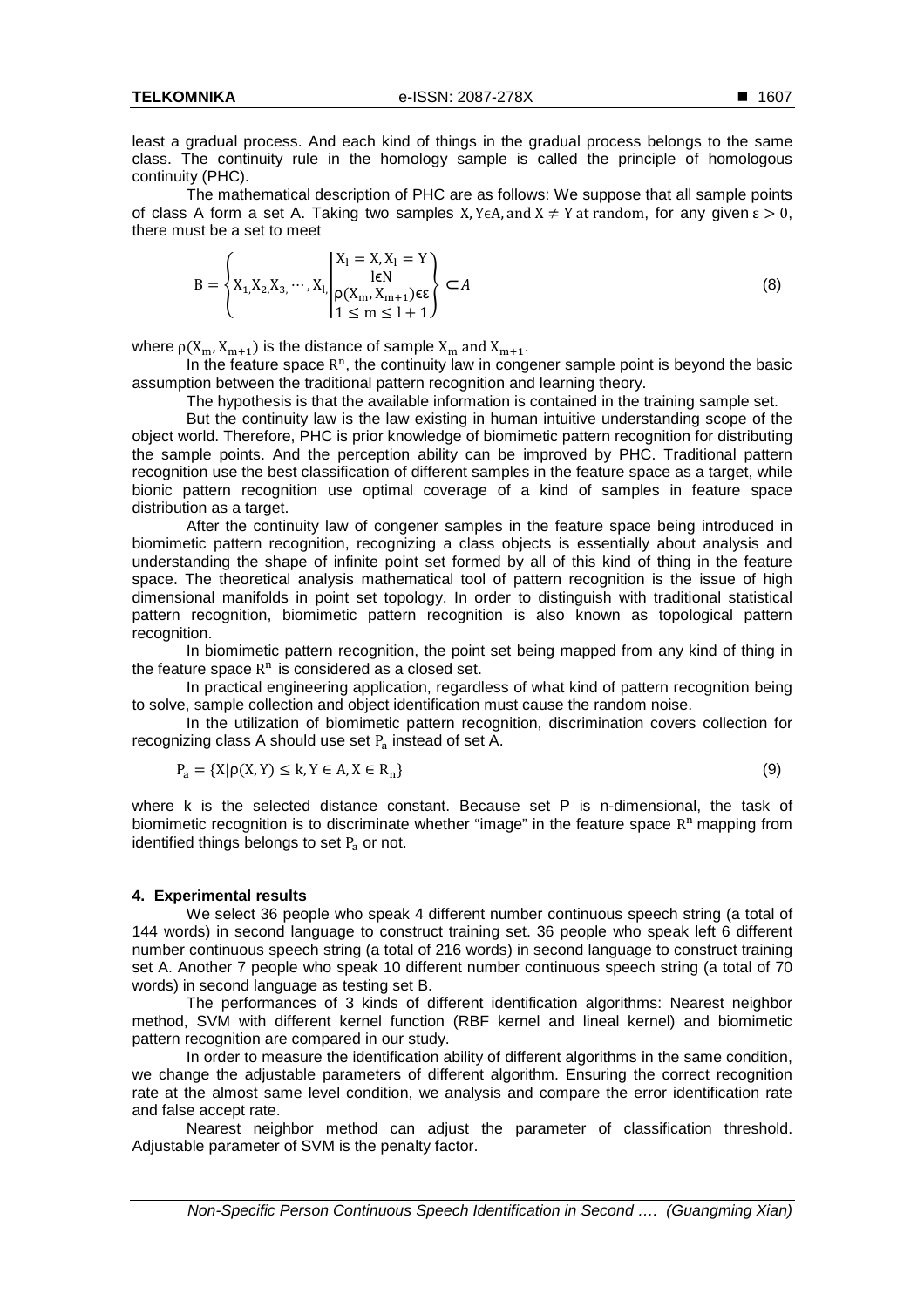From the compare results shown in table 2, it is demonstrated that the performance of biomimetic pattern recognition method for non specific person continuous speech identification in second language is better than NN neural network and SVM obviously. BPR has good recognition ability in case of not reducing correct recognition rate.

| Identification<br>algorithm | Computational<br>complexity<br>(SVM or neuron<br>number) |                                       | Testing sample A (216 words)     | Testing sample B<br>(70 words)    |                                    |                                      |
|-----------------------------|----------------------------------------------------------|---------------------------------------|----------------------------------|-----------------------------------|------------------------------------|--------------------------------------|
|                             |                                                          | Correct<br>Recognition<br>rate $(\%)$ | Misclassification<br>rate $(\%)$ | False<br>rejection<br>rate $(\%)$ | False<br>acceptance<br>rate $(\%)$ | Correct<br>acceptance<br>rate $(\%)$ |
| <b>NN</b>                   | 157                                                      | 174                                   | 15                               | 27                                | 16                                 | 54                                   |
| SVM I<br>(linear kernel)    | 682                                                      | $(80.6\%)$<br>176<br>(81.5%)          | $(6.9\%)$<br>4<br>(1.9)          | (12.5%)<br>36<br>(16.7)           | (22.9%)<br>5<br>$(7.1\%)$          | $(77.1\%)$<br>65<br>$(92.9\%)$       |
| SVM II<br>(RBF kernel)      | 936                                                      | 179<br>$(82.9\%)$                     | 6<br>(2.7%)                      | 31<br>(14.4%)                     | 4<br>(5.7%)                        | 66<br>(94.3%)                        |
| <b>BPR</b>                  | 42                                                       | 181<br>$(83.8\%)$                     | $(0.5\%)$                        | 34<br>(15.7%)                     | (2.9%)                             | 68<br>(97.1%)                        |

|  |  | Table 2. Comparison of different identification methods |  |  |  |
|--|--|---------------------------------------------------------|--|--|--|
|--|--|---------------------------------------------------------|--|--|--|

## **5. Conclusion**

Identification approach based on biomimetic pattern recognition has been proposed as solution to non specific person continuous speech recognition technologies in second language. This paper explores an approach for continuous speech recognition which combines the advantages of MFCC and BPR. In this scheme, the recognition is performed from the feature vectors extracted from number continuous speeches which are regard as n voice point at a high dimensional space. In general, our approach outperforms the conventional procedure of NN neural network and SVM obviously in second language. Furthermore, the recognition ability of BPR is high in case of not reducing correct recognition rate.

## **Acknowledgements**

The authors acknowledge the support of the South China Normal University and South China University of Technology. The work was support by the project of research of support vector machine in classification and regression, under project number Guangdong financial education (2008) 342. The work was support by Guangdong province natural science fund (project No. 8151063101000040 and 9451063101002213). The work was also support by humanities and social sciences youth fund project in ministry of education (project No. 10YJC870044).

## **References**

- [1]. Hong Kook Kim, Richard V. Cox, and Richard C. Rose. Performance improvement of a bitstreambased bront-end for wireless speech recognition in adverse environments. IEEE transactions on speech and audio processing. 2002, 10(8): 592-604.
- [2]. Rajesh M. Hegde, Hema A. Murthy, and Venkata Ramana Rao Gad. significance of the modified group delay feature in speech recognition. IEEE transactions on audio speech and language processing. 2007, 15(1):190-202.
- [3]. Wooil Kim, and John H. L. Hansen. Time–frequency correlation-based missing-featurereconstruction for robust speech recognition in band-restricted conditions. IEEE transactions audio, speech and language processing. 2009,17(7):1292-1304.
- [4]. Satoshi Nakamura. statistical multimodal integration for audio–visual speech processing. IEEE transactions on neural network. 2002, 13(4):854-866.